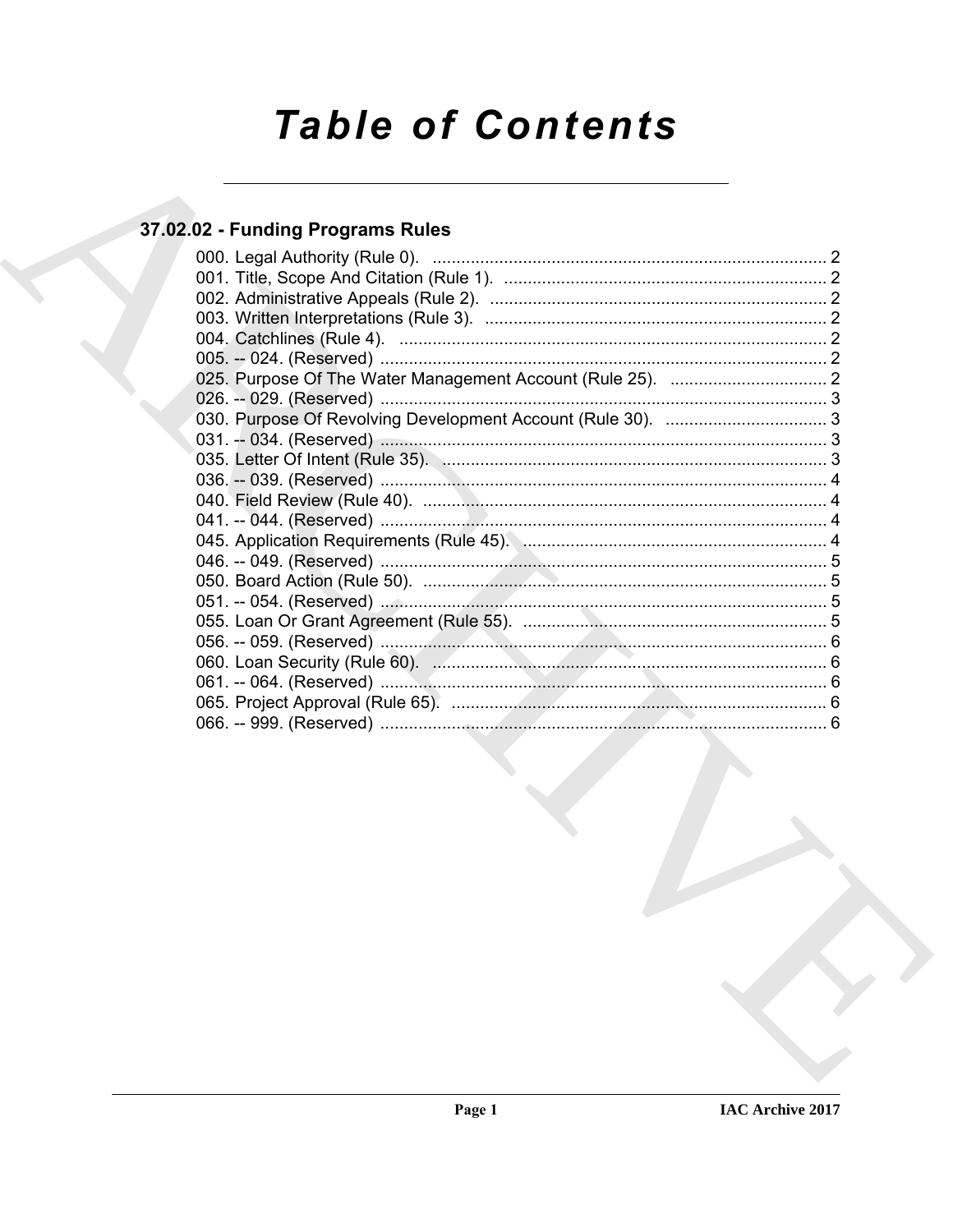#### **IDAPA 37 TITLE 02 CHAPTER 02**

#### **37.02.02 - FUNDING PROGRAMS RULES**

#### <span id="page-1-1"></span><span id="page-1-0"></span>**000. LEGAL AUTHORITY (RULE 0).**

#### <span id="page-1-2"></span>**001. TITLE, SCOPE AND CITATION (RULE 1).**

#### <span id="page-1-3"></span>**002. ADMINISTRATIVE APPEALS (RULE 2).**

#### <span id="page-1-4"></span>**003. WRITTEN INTERPRETATIONS (RULE 3).**

#### <span id="page-1-5"></span>**004. CATCHLINES (RULE 4).**

#### <span id="page-1-6"></span>**005. -- 024. (RESERVED)**

#### <span id="page-1-10"></span><span id="page-1-9"></span><span id="page-1-8"></span><span id="page-1-7"></span>**025. PURPOSE OF THE WATER MANAGEMENT ACCOUNT (RULE 25).**

|                                  | 37.02.02 - FUNDING PROGRAMS RULES                                                                                                                                                                                                                                                                                                                                                                                                                                                                                                                                                                                             |             |
|----------------------------------|-------------------------------------------------------------------------------------------------------------------------------------------------------------------------------------------------------------------------------------------------------------------------------------------------------------------------------------------------------------------------------------------------------------------------------------------------------------------------------------------------------------------------------------------------------------------------------------------------------------------------------|-------------|
|                                  |                                                                                                                                                                                                                                                                                                                                                                                                                                                                                                                                                                                                                               |             |
|                                  |                                                                                                                                                                                                                                                                                                                                                                                                                                                                                                                                                                                                                               |             |
| 000.<br>42-1758, Idaho Code.     | LEGAL AUTHORITY (RULE 0).<br>This chapter is adopted by the Idaho Water Resource Board under the legal authority of Sections 42-1734 and                                                                                                                                                                                                                                                                                                                                                                                                                                                                                      | $(3-20-97)$ |
| 001.<br>money from the accounts. | TITLE, SCOPE AND CITATION (RULE 1).<br>These rules shall be cited as IDAPA 37.02.02, Rules of the Idaho Water Resource Board, Title 02, Chapter 02,<br>"Funding Programs Rules." These rules implement Sections 42-1750 to 42-1758, Idaho Code, providing for the<br>establishment and use of the Revolving Development Account, and Section 42-2760, Idaho Code, providing for the<br>establishment and use of the Water Management Account. These rules set forth the purposes for which moneys may<br>be allocated from the two (2) accounts and the procedures to be followed in applying for and processing requests for | $(3-20-97)$ |
| 002.                             | <b>ADMINISTRATIVE APPEALS (RULE 2).</b><br>Persons may be entitled to appeal final agency actions authorized under this chapter pursuant to Section 67-5270,<br>Idaho Code, and IDAPA 37.01.01, "Rules of Procedure of the Idaho Department of Water Resources."                                                                                                                                                                                                                                                                                                                                                              | $(3-20-97)$ |
| 003.                             | <b>WRITTEN INTERPRETATIONS (RULE 3).</b><br>The Water Resource Board may have written statements that pertain to the interpretation of the rules of this chapter,<br>or to the documentation of compliance with the rules of this chapter. If available, written statements can be inspected<br>and copied at cost at the Department of Water Resources, 1301 N. Orchard, Boise, Idaho 82706.                                                                                                                                                                                                                                 | $(3-20-97)$ |
| 004.                             | <b>CATCHLINES (RULE 4).</b><br>Catchlines within this chapter are not to be used in the interpretation of the rules.                                                                                                                                                                                                                                                                                                                                                                                                                                                                                                          | $(3-20-97)$ |
| $005. - 024.$                    | (RESERVED)                                                                                                                                                                                                                                                                                                                                                                                                                                                                                                                                                                                                                    |             |
| 025.                             | PURPOSE OF THE WATER MANAGEMENT ACCOUNT (RULE 25).                                                                                                                                                                                                                                                                                                                                                                                                                                                                                                                                                                            |             |
| 01.<br>purposes:                 | Purpose. The Idaho Water Resource Board (Board) may make loans or grants from the Water<br>Management Account for new water projects or the rehabilitation of existing water projects limited to the following<br>$(3-20-97)$                                                                                                                                                                                                                                                                                                                                                                                                 |             |
| a.                               | Reclamation;                                                                                                                                                                                                                                                                                                                                                                                                                                                                                                                                                                                                                  | $(7-1-93)$  |
| b.                               | Upstream storage;                                                                                                                                                                                                                                                                                                                                                                                                                                                                                                                                                                                                             | $(7-1-93)$  |
| c.                               | Offstream storage;                                                                                                                                                                                                                                                                                                                                                                                                                                                                                                                                                                                                            | $(7-1-93)$  |
| d.                               | Aquifer recharge;                                                                                                                                                                                                                                                                                                                                                                                                                                                                                                                                                                                                             | $(7-1-93)$  |
| e.                               | Reservoir site acquisition and protection;                                                                                                                                                                                                                                                                                                                                                                                                                                                                                                                                                                                    | $(7-1-93)$  |
| f.                               | Water supply;                                                                                                                                                                                                                                                                                                                                                                                                                                                                                                                                                                                                                 | $(3-20-97)$ |
| g.                               | Water quality;                                                                                                                                                                                                                                                                                                                                                                                                                                                                                                                                                                                                                | $(3-20-97)$ |
|                                  | Recreation; and                                                                                                                                                                                                                                                                                                                                                                                                                                                                                                                                                                                                               | $(3-20-97)$ |
| h.                               |                                                                                                                                                                                                                                                                                                                                                                                                                                                                                                                                                                                                                               |             |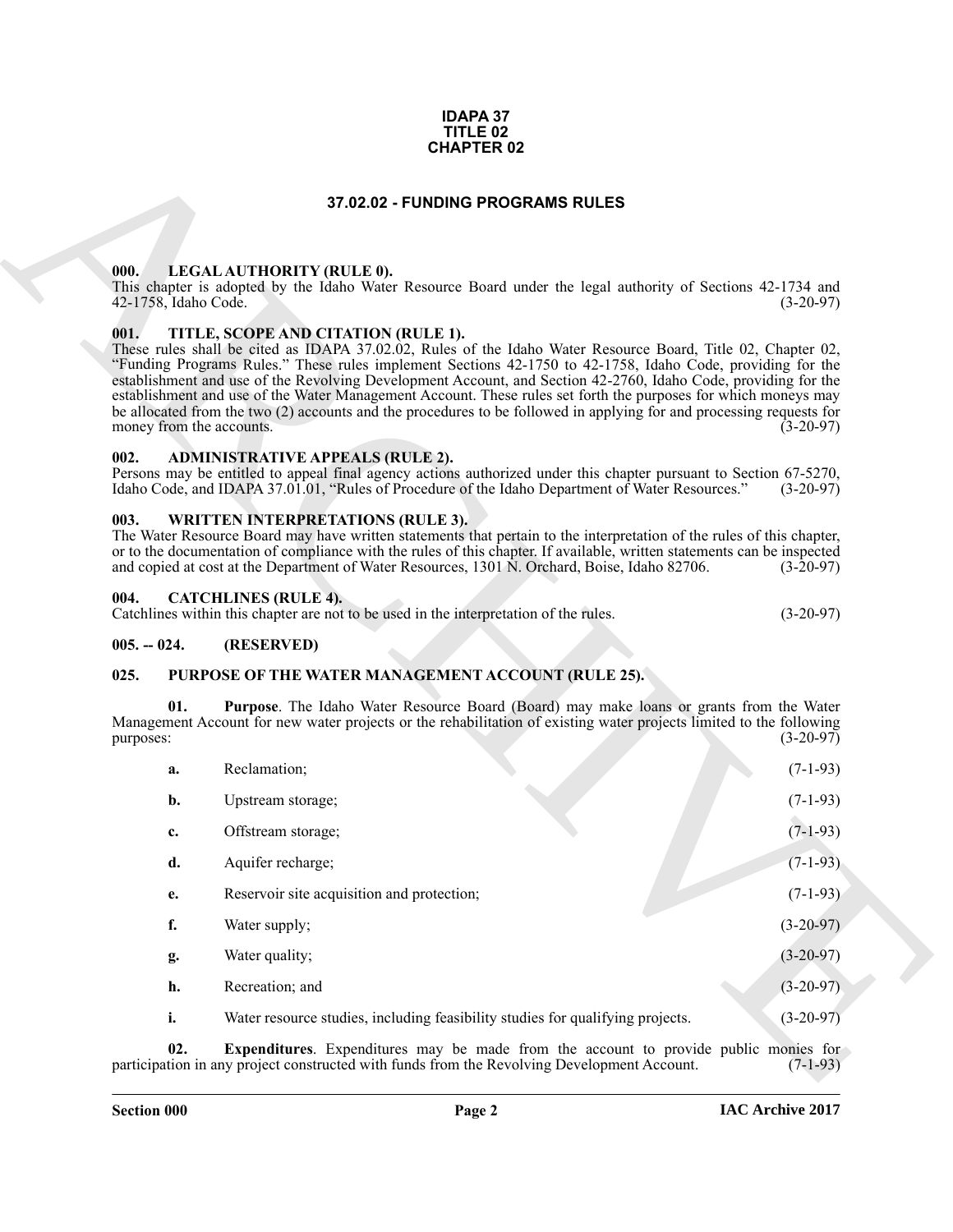<span id="page-2-10"></span>**03. Grants and Loans**. Grants and loans may be made by the Board from the account for any project in the public interest that satisfies the criteria of Subsection 025.01. No grant for a single project shall exceed fifty thousand dollars (\$50.000) without legislative approval. (3-20-97) thousand dollars  $(\$50,000)$  without legislative approval.

<span id="page-2-11"></span>**04. Investigations and Studies**. The Board may make grants and loans for investigations and studies related to qualified water projects. A commitment for a grant or loan to conduct an investigation or study carries no<br>(3-20-97) (3-20-97) guarantee of further financial assistance from the Board.

<span id="page-2-12"></span>**05. Matching Grants**. The Board may require matching funds or specify other conditions on any grant (3-20-97) (3-20-97) or loan from the Account.

#### <span id="page-2-0"></span>**026. -- 029. (RESERVED)**

#### <span id="page-2-7"></span><span id="page-2-1"></span>**030. PURPOSE OF REVOLVING DEVELOPMENT ACCOUNT (RULE 30).**

**Equation of Water Resources**<br>
in the solid Lorenta of Material cand until aim any be easily by the David Unit of Material Resources<br>
in the solid Lorenta Resources<br>
in the solid Lorenta Resources<br>
in the solid Lorenta Re The Board may make loans from the Revolving Development Account to financially assist and support the development of the water resources of this state through the construction of water projects, including the rehabilitation, improvement, or extension of existing systems. No loans can be made from the Revolving Development Account to finance feasibility studies except as part of the overall project cost. (3-20-97)

**01.** Major Items. Major items to be considered by the Board in setting loan priorities include the following: (3-20-97) following: (3-20-97)

<span id="page-2-8"></span>

| а. | Emergency Nature. The emergency nature of the project; | $(7-1-93)$ |
|----|--------------------------------------------------------|------------|
|----|--------------------------------------------------------|------------|

**b.** Utilization. The utilization of unappropriated surface and ground waters;  $(7-1-93)$ 

**c.** Benefits. The economic, environmental, and water conservation benefits of the project compared to of the project; and (3-20-97) the cost of the project; and

<span id="page-2-9"></span>**d.** Public Nature and Benefits. The public nature and benefits of the project. (7-1-93)

**02. Maximum Loan Amount**. No loan for a single project shall exceed five hundred thousand dollars 0) without legislative approval. (3-20-97)  $($500,000)$  without legislative approval.

#### <span id="page-2-2"></span>**031. -- 034. (RESERVED)**

#### <span id="page-2-4"></span><span id="page-2-3"></span>**035. LETTER OF INTENT (RULE 35).**

**01. Notification**. Any applicant desiring a loan or grant should notify the Idaho Water Resource Board or of intent. This letter should include the following information: (3-20-97) by a letter of intent. This letter should include the following information:

<span id="page-2-5"></span>**a.** Name, address, and telephone number of sponsoring group and principal representative; (7-1-93)

- **b.** Project title or name, location, and brief description (including maps or plans); (7-1-93)
- **c.** Preliminary estimate of project costs and approximate financial requirements; (7-1-93)
- **d.** Brief justification for project or general benefits to be realized; (7-1-93)

**e.** Statement of applicant's willingness to provide project data and information and to prepare engineering and economic feasibility studies of the project if deemed necessary by the Board; and (3-20-97)

<span id="page-2-6"></span>**f.** Additional information as needed to fully explain the intent of the project or study. (3-20-97)

**02. Receipt of Letter of Intent**. The letter of intent must be received twenty-eight (28) calendar days before the Board meeting at which action is to be taken and should be addressed to: Chairman, Idaho Water Resource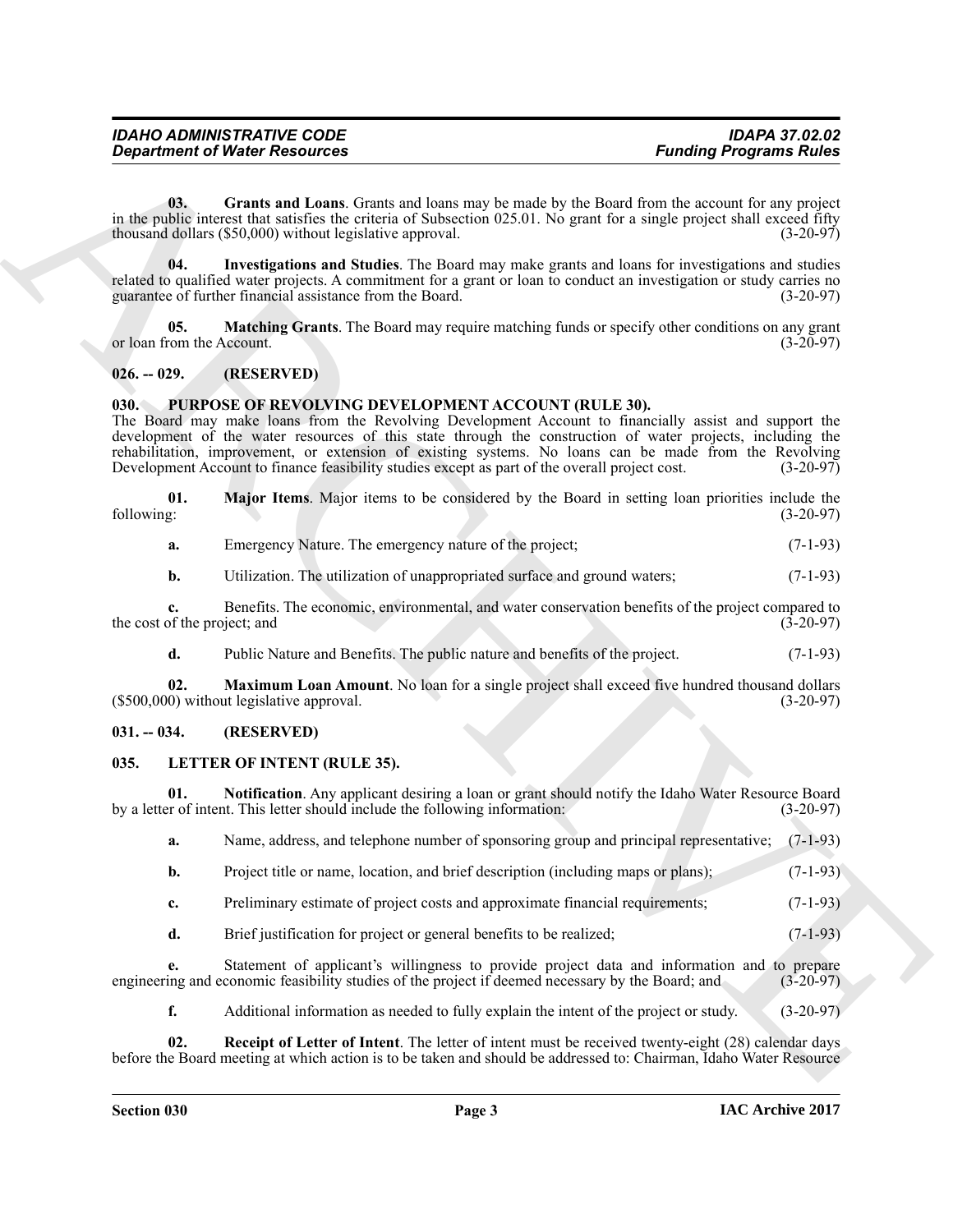#### *IDAHO ADMINISTRATIVE CODE IDAPA 37.02.02 Department of Water Resources*

Board, 1301 North Orchard Street, Boise, Idaho 83706. The Chairman can waive the twenty-eight (28) day period upon a determination that the public interest is best served by the early consideration of the request. (3-20-97 upon a determination that the public interest is best served by the early consideration of the request.

**03. Method of Review**. The Director of the Department of Water Resources shall review the applicant's letter for the Board to determine if: (7-1-93)

<span id="page-3-10"></span>**a.** Preliminary analysis indicates that the applicant has the ability to repay a loan if granted; (7-1-93)

<span id="page-3-11"></span>**b.** The project is in conformance with the State Water Plan and all applicable provisions of law; (7-1-93)

**c.** Preliminary analysis indicates that project benefits, including social and environmental, outweigh osts. (7-1-93) project costs.

**04.** Request Application. If the Director finds that the applicant and the project meet the above criteria, the Director may request that the applicant submit additional information for a final loan or grant application.  $(3-20-97)$ 

<span id="page-3-9"></span><span id="page-3-8"></span>**05. Inform in Writing**. If the Director finds that the applicant or the project does not meet the necessary criteria, the Director shall inform the applicant in writing, listing the reasons for finding against the applicant. (3-20-97) applicant. (3-20-97)

**Signal method Walker News Addies 3370b**, the Channel can easily leading the signal method in the properties of the signal method in the signal method in the signal method in the signal method in the signal method in the **06. Hearing**. The applicant may seek a hearing before the Board to review the Director's decision by filing a petition for review pursuant to the Rules for Practice and Procedure, before the Department of Water Resources. The petition shall be filed with the Director within twenty-eight (28) days of the date of mailing of the decision to the applicant. (3-20-97) decision to the applicant.

#### <span id="page-3-0"></span>**036. -- 039. (RESERVED)**

#### <span id="page-3-7"></span><span id="page-3-1"></span>**040. FIELD REVIEW (RULE 40).**

After receipt and evaluation of the letter of intent, the Director may, contact the applicant to schedule a field review of the project. Department staff, and, when deemed necessary by the Chairman, a Board member will visit the site with the applicant or their representative and other interested parties. (3-20-97) the applicant or their representative and other interested parties.

### <span id="page-3-2"></span>**041. -- 044. (RESERVED)**

#### <span id="page-3-4"></span><span id="page-3-3"></span>**045. APPLICATION REQUIREMENTS (RULE 45).**

**01. Preparation**. The applicant shall be responsible for providing the necessary data for presentation to the Board. The applicant may apply for a loan or grant from the Water Management Account to conduct necessary<br>investigations or feasibility studies separate from the funding request for the proposed project. (3-20-97) investigations or feasibility studies separate from the funding request for the proposed project.

<span id="page-3-6"></span><span id="page-3-5"></span>**02. Contents**. Application for project or study funding shall include all or part of the following:

 $(3-20-97)$ 

Project data or a feasibility study for the construction, operation and maintenance of the proposed information as to its expected costs and benefits: (3-20-97) project, including information as to its expected costs and benefits;

**b.** A legal description of the project area, including a map showing the layout of the project, and the and number of acres, residences, or other points served by the project; (3-20-97) location and number of acres, residences, or other points served by the project;

**c.** A copy of the legal description of the property being offered as security for the loan, together with which the proposed security is identified; (3-20-97) a map on which the proposed security is identified;

**d.** A discussion of the water required to satisfy project needs including a description of the source and of the supply, rights to the water, and water quality; (3-20-97) amounts of the supply, rights to the water, and water quality;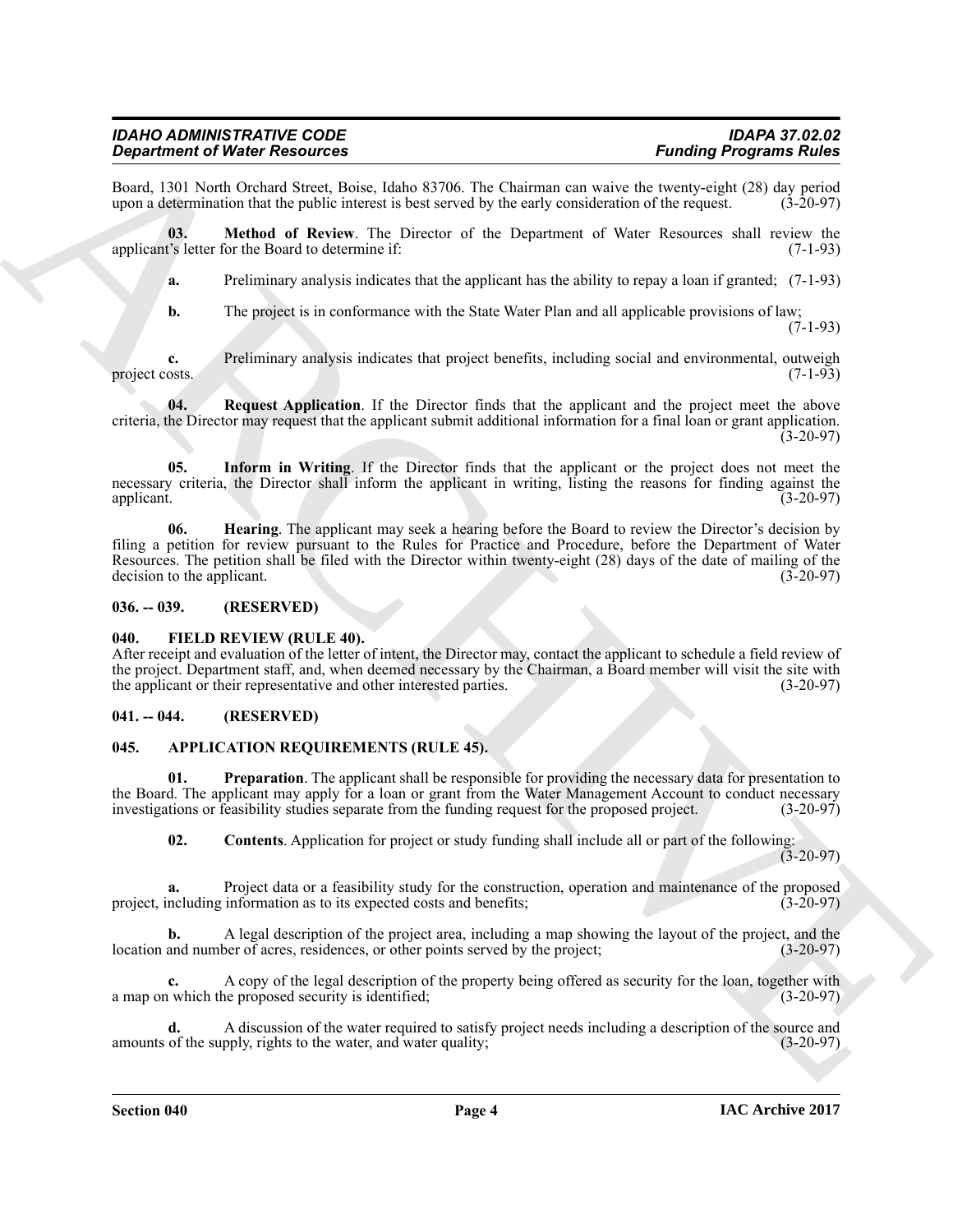#### *IDAHO ADMINISTRATIVE CODE IDAPA 37.02.02 Department of Water Resources*

**e.** An itemized cost estimate of the proposed project (an estimate from a commercial supplier, or engineer is preferred): contractor, or engineer is preferred);

**f.** Proof of ownership, easements or agreements, showing that the applicant holds or can acquire all lands, rights-of-way and water rights necessary for the construction and operation of the proposed project; (3-20-97)

**g.** Information that demonstrates that the project complies with applicable local land use regulations and other applicable regulations and ordinances, including permits or letters of authorization; (7-1-93)

**h.** A description of the organization sponsoring the project - including the name, type of organization, brief history of organization, powers and authority under state law, taxing or assessing authority, financial status, organization by-laws, articles of incorporation, and physical assets; (3-20-97) organization by-laws, articles of incorporation, and physical assets;

**i.** For municipal borrowers, a letter from the borrowers' legal counsel affirming that the constitutional issue of borrowing has been satisfactorily resolved; (3-20-97)

**j.** An application fee of two percent (2%) of the loan amount or one hundred dollars (\$100), whichever is more, to cover initial costs of application review may be charged for loans. This fee must be received before Board action. The fee may be financed in the loan and it is refundable in part or in total if the loan is not approved. (3-20-97)

**k.** Project authorization by the applicant's governing body as required by law or as required by the t's by-laws. (3-20-97) applicant's by-laws.

#### <span id="page-4-0"></span>**046. -- 049. (RESERVED)**

#### <span id="page-4-4"></span><span id="page-4-1"></span>**050. BOARD ACTION (RULE 50).**

**01. Prepare Resolution**. If a loan or grant is to be obligated, the Board will prepare a resolution ing the funds. The resolution may include findings of fact with respect to: (3-20-97) committing the funds. The resolution may include findings of fact with respect to:

<span id="page-4-7"></span>**a.** The project or study does not conflict with the Idaho State Water Plan; (3-20-97)

**b.** The proposed project or study is feasible from an engineering and legal standpoint and is ly justified; (3-20-97) financially justified;

**c.** The applicant is qualified: (3-20-97)

<span id="page-4-6"></span><span id="page-4-5"></span>**d.** There is reasonable assurance that the applicant can and will repay the loan. (3-20-97)

**02.** Other. The board's resolution will identify the applicant, the purpose of the loan or grant, specify the maximum amount of the loan or grant, the interest rate and repayment period, and other conditions to be placed<br>(3-20-97)<br>(3-20-97) on the loan or grant.

**03. Analysis and Consideration**. During the board meeting, the staff analysis will be presented and the Board will then consider its resolution. The Board may approve, deny, or approve with conditions, or refer the application to the Director for further analysis. (3-20-97) application to the Director for further analysis.

#### <span id="page-4-2"></span>**051. -- 054. (RESERVED)**

#### <span id="page-4-9"></span><span id="page-4-8"></span><span id="page-4-3"></span>**055. LOAN OR GRANT AGREEMENT (RULE 55).**

**Equation of New Processings**. Fundamental formulation is the proposal project for static bond incomes a product static system and the static system and the static control of the static system and the static system and th **01. General**. The Board will enter into a contract with the applicant for a loan or grant from the Water Management Account or Revolving Development Account, specifying the loan or grant amount, loan or grant disbursement schedule, loan repayment schedule, and other terms, including items covering security and project operation and maintenance. The loan or grant agreement will contain provisions protecting the Idaho Water Resource<br>Board investment in case of forfeiture of contract terms by the applicant. (3-20-97) Board investment in case of forfeiture of contract terms by the applicant.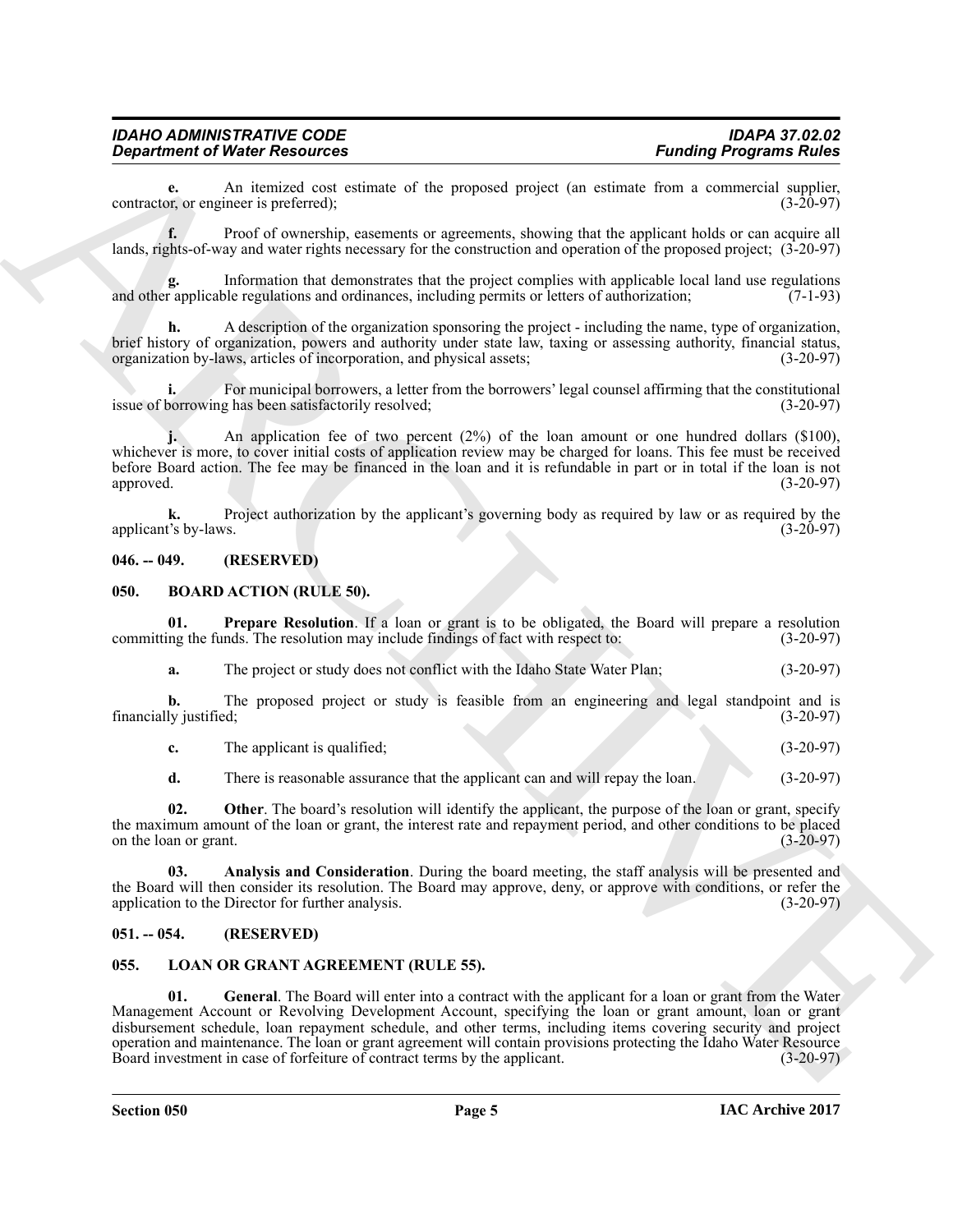| <b>IDAHO ADMINISTRATIVE CODE</b>     | <b>IDAPA 37.02.02</b>         |
|--------------------------------------|-------------------------------|
| <b>Department of Water Resources</b> | <b>Funding Programs Rules</b> |

<span id="page-5-7"></span>**02. Modification of Interest Rate**. During the course of the loan agreement the Board may take action to reduce the interest rate to be applied to the unpaid principal during the remaining term of the agreement. (3-20-97)

<span id="page-5-6"></span>**03. Approval**. All contract documents developed as part of the loan or grant agreement will be approved by the Attorney General's office or other legal counsel engaged in accordance with the Board's by-laws.  $(7-1-93)$ 

<span id="page-5-5"></span>**04. Additional Fees**. The Board may charge the applicant the amount required to reimburse the Board for costs that exceed the application fee incurred in connection with the application and loan processing. The applicant shall be advised of these additional costs before they are incurred. (3-20-97) applicant shall be advised of these additional costs before they are incurred.

#### <span id="page-5-0"></span>**056. -- 059. (RESERVED)**

#### <span id="page-5-10"></span><span id="page-5-8"></span><span id="page-5-1"></span>**060. LOAN SECURITY (RULE 60).**

**Equation of Water Resources**<br> **Equation Properties Control Resources**<br> **Equation of the transfer of the example of the properties (a) and a section of the distribution of the state<br>
to the state of the example of the exa 01. General**. The state of Idaho shall secure any loan with a lien on project property as required by Section 42-1756(e) of Idaho Code. The Board may require additional security for loans from the Revolving Development Account and security for loans from the Water Management Account as it deems necessary. The additional security may be a mortgage, deed of trust, or other security agreement upon the applicant's property, which may include, but is not limited to, the following types of property associated with the project: project facilities, equipment, easements, real property, and water rights. The Board may at the applicants expense require verification of asset value by an independent appraiser. The lien shall be valid until the loan is paid in full or otherwise discharged<br>(3-20-97) by the Board.

<span id="page-5-11"></span>**02.** Reserve Account. The Board may require a loan reserve account equal to one (1) year's loan payment. The applicant shall have two (2) years from the date the Board approves the loan to establish the reserve account in full. The Board, at its option, may choose to not require the reserve, adjust the reserve amount, or adjust the time given to establish the reserve. the time given to establish the reserve.

<span id="page-5-9"></span>**03. Early Payment**. At the applicant's option, the applicant may choose to make an early loan payment rather than establish a loan reserve account. If the applicant chooses the early payment option, the applicant shall make an early loan payment within two (2) years of the date the Board approved the loan. The Board, at the Board's option, may choose to not require an early payment, adjust the payment amount, or adjust the time given to make the early payment.

#### <span id="page-5-2"></span>**061. -- 064. (RESERVED)**

#### <span id="page-5-12"></span><span id="page-5-3"></span>**065. PROJECT APPROVAL (RULE 65).**

At the completion of the project, a final review of the project may be made with the sponsor to determine if the project has been satisfactorily completed before disbursement of the final loan or grant payment. (3-20-97) project has been satisfactorily completed before disbursement of the final loan or grant payment.

<span id="page-5-4"></span>**066. -- 999. (RESERVED)**